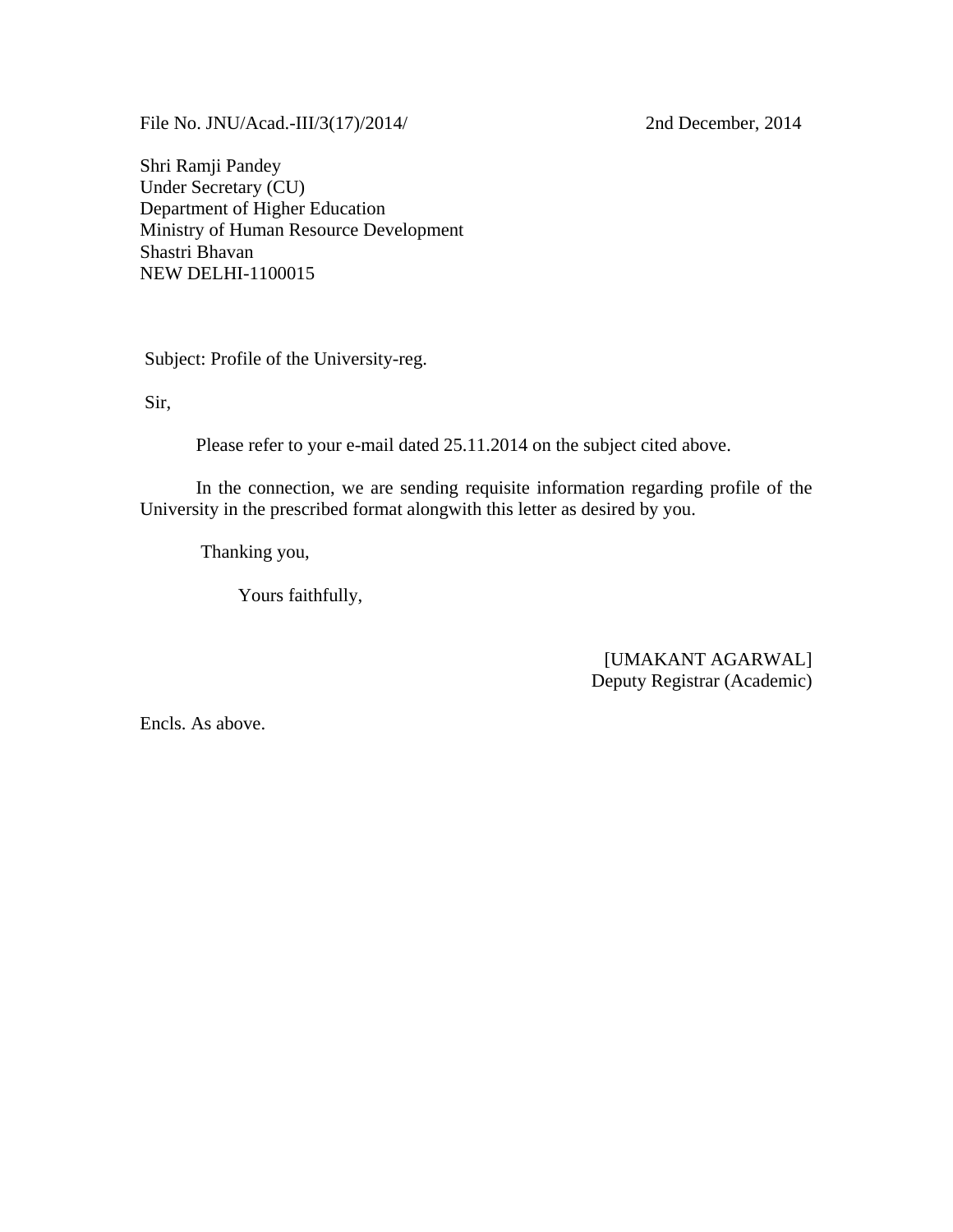## **Name of University: JAWAHARLAL NEHRU UNIVERSITY, NEW DELHI**

## **1. Vice-Chancellor**

| Name                         | Date of<br>Appointment | Date of Completion<br>of Tenure | Remarks |
|------------------------------|------------------------|---------------------------------|---------|
| Prof. Sudhir Kumar<br>Sopory | 28.01.2011             | 27.01.2016                      |         |

#### **2. Position of Teaching Staff**

| <b>Designation</b> | <b>Sanction</b> |                | No of posts filled |               |                  |     |               |
|--------------------|-----------------|----------------|--------------------|---------------|------------------|-----|---------------|
|                    | ed              | <b>Regular</b> | Contra             | <b>Ad-hoc</b> | <b>Temporary</b> | No. | $\frac{6}{9}$ |
|                    | <b>Strength</b> |                | ct                 |               |                  |     |               |
| Professor          | 180             | 101            |                    |               |                  | 79  | 43.8%         |
| Associate          | 316             | 204            |                    |               |                  | 112 | 35.4%         |
| Professor          |                 |                |                    |               |                  |     |               |
| Assistant          | 313             | 238            |                    |               |                  | 75  | 23.9%         |
| Professor          |                 |                |                    |               |                  |     |               |

## **3. Position of Non-Teaching Staff:**

| S.<br>No. | Post                         | <b>Name</b>               | Date of<br>Appointment | Date of<br><b>Completion of</b><br><b>Tenure</b> | <b>Remarks</b> |
|-----------|------------------------------|---------------------------|------------------------|--------------------------------------------------|----------------|
|           | Registrar                    | Dr. Sandeep<br>Chatterjee | 10.05.2011             | 09.05.2016                                       |                |
| 2.        | Finance<br>Officer           | Sh. Rakesh Kumar<br>Verma | 19.05.2011             | 18.05.2016                                       |                |
| 3.        | Controller of<br>Examination | Vacant                    |                        |                                                  |                |

## **4. Other non-teaching staff**

| Group        | <b>Sanctioned</b> | No. of posts | <b>Vacant posts</b> | $\frac{0}{0}$ |
|--------------|-------------------|--------------|---------------------|---------------|
|              | <b>Strength</b>   | filled       | No.                 |               |
| Class-I      | 104               | 81           | 23                  | 22.11%        |
| Class-II     | 259               | 178          | 81                  | 31.27%        |
| Class-III    | 1202              | 977          | 225                 | 18.72%        |
| Class-IV     |                   |              |                     |               |
| <b>Total</b> | 1565              | 1236         | 329                 | 21.02%        |

#### **5. Number of students**

## **a) Main Campus**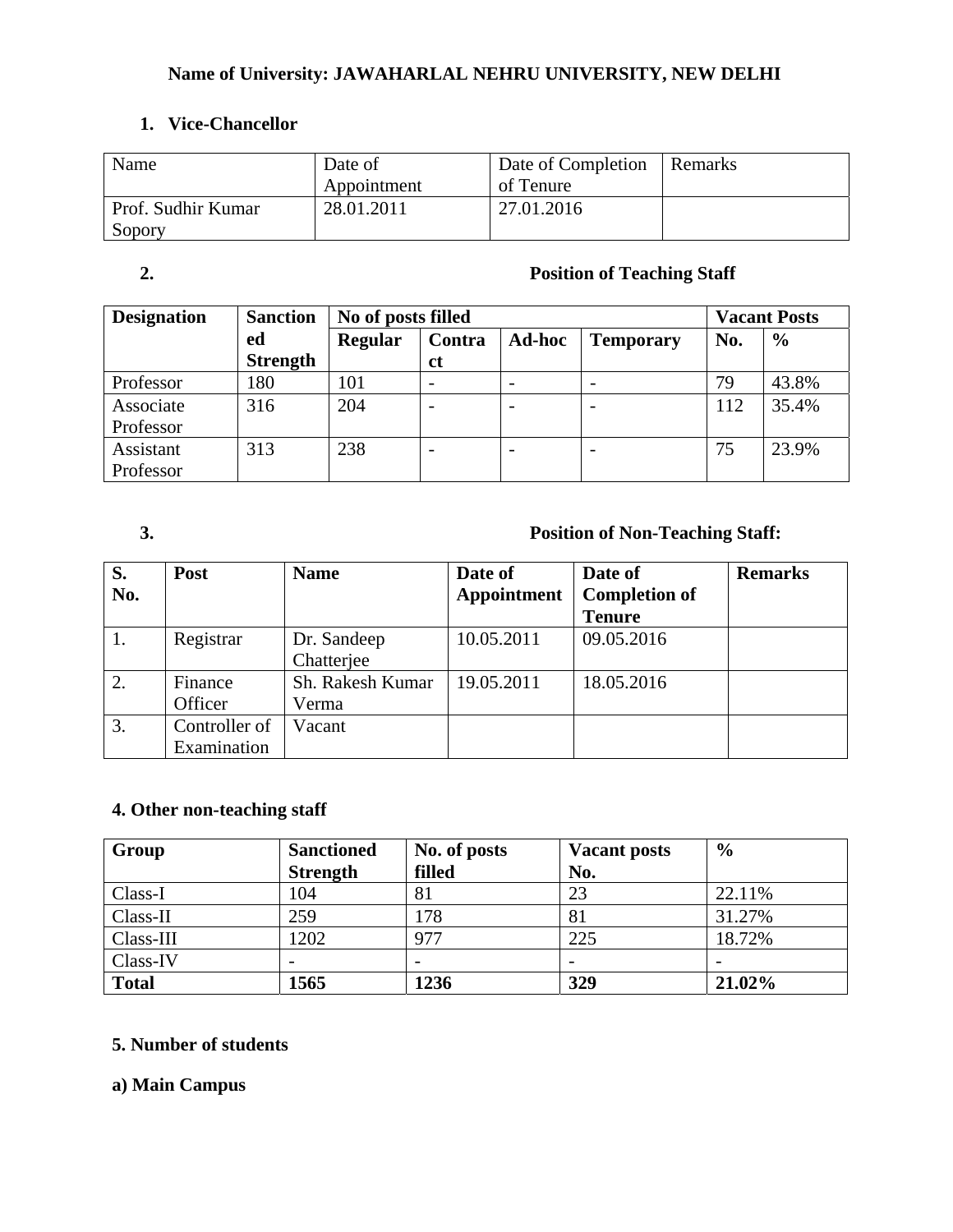| <b>Gender</b> | Doctoral/Post<br><b>Doctoral</b> | <b>PG</b> | <b>UG</b> | <b>Total</b> |
|---------------|----------------------------------|-----------|-----------|--------------|
| Male          | 2449                             | 902       | 719       | 4070         |
| Female        | 2541                             | 148       | 396       | 4085         |

#### **b) Affiliated Colleges (No.): ------------- NO------------**

| <b>Gender</b> | Doctoral/Post<br><b>Doctoral</b> | <b>PG</b> | UG | <b>Total</b> |
|---------------|----------------------------------|-----------|----|--------------|
| Male          |                                  |           |    |              |
| Female        |                                  |           |    |              |

#### **6. Infrastructure**

## **(A) Status of land acquisition**

| <b>S. No.</b> | <b>Brief Description</b>                  | <b>Status</b>                             |
|---------------|-------------------------------------------|-------------------------------------------|
| (i)           | Whether land already been acquired and    | Land was allotted to Jawaharlal Nehru     |
|               | whether the University is operating from  | University by the Department of           |
|               | its own campus                            | Education, Ministry of Education & Social |
|               |                                           | Welfare                                   |
| (ii)          | If so the total area of land              | 1009.38 Acres                             |
| (iii)         | Whether it is made available free of cost | An amount of Rs. 2,44,26,996 was paid to  |
|               | by the State of Govt.                     | Delhi Administration by the Department    |
|               |                                           | of Education, Ministry of Education &     |
|               |                                           | Social Welfare                            |
| (iv)          | Remarks                                   |                                           |

#### **(B) Position about existing infrastructure**

## **Campus (Permanent/Temporary):-**

| S. No. | <b>Existing Infrastructure</b>                                                                  | <b>Status</b>                                                                                             |
|--------|-------------------------------------------------------------------------------------------------|-----------------------------------------------------------------------------------------------------------|
| (i)    | Number of Classrooms                                                                            | 116 Nos.                                                                                                  |
| (ii)   | Number of Administrative blocks                                                                 | <b>One</b>                                                                                                |
| (iii)  | Number of Hostels (Please furnish details)<br>about no. of girl's hostel alongwith<br>capacity) | Nos. of Hostels: 18<br>Girls Hostels : 05<br>Combined hostels of Boys & Girls: 04<br>Total Capacity: 2694 |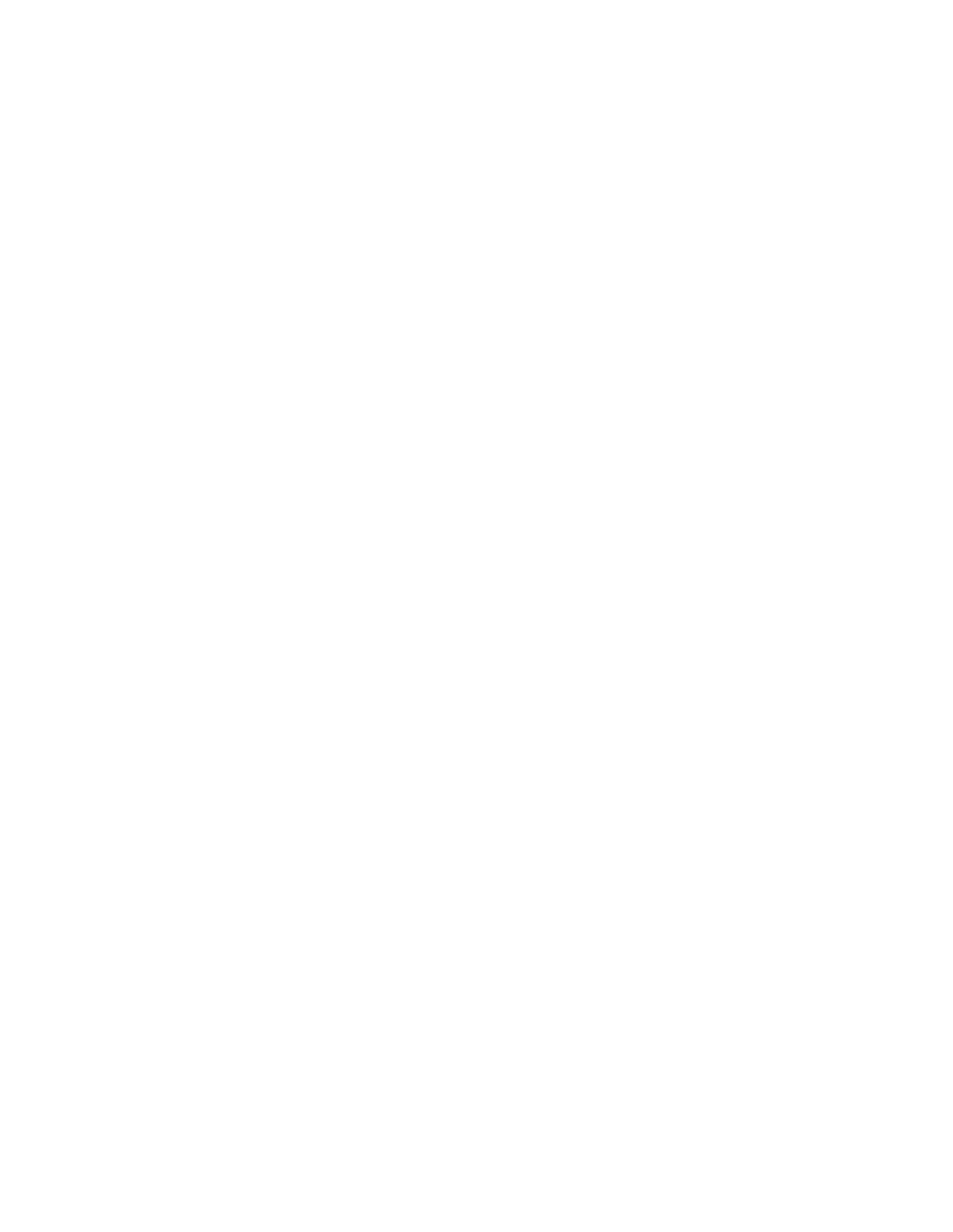## **(C) Details about construction activities**

**(Rs. in Lacs)** 

| Sr.<br>No. | <b>Name of Work</b>                                                                    | <b>Name of Agency</b> | <b>Total cost of</b><br>construction    | <b>Amount of</b><br>expenditure | <b>Balance</b><br>funds | <b>Remarks</b> |
|------------|----------------------------------------------------------------------------------------|-----------------------|-----------------------------------------|---------------------------------|-------------------------|----------------|
|            |                                                                                        |                       | approved by<br><b>Executive Council</b> | incurred so<br>far              | required                |                |
|            |                                                                                        |                       |                                         |                                 |                         |                |
| 1.         | $C/O$ Academic Building                                                                | M/s RITES Ltd.        | 3104.00                                 |                                 | 3104.00                 |                |
| 2.         | New Hostel Building                                                                    | $-do-$                | 3347.00                                 | 1105.00                         | 2242.00                 |                |
| 3.         | Horizontal Extension of Hostel<br>block at Old CRS Building                            | $-do-$                | 117.31                                  | 39.00                           | 78.31                   |                |
| 4.         | Vertical Expansion of Study Block<br>(Foreign Students Hostel), Old CRS<br>in JNU      | $-do-$                | 178.34                                  | 59.00                           | 119.34                  |                |
| 5.         | C/o Additional floor over SPS<br><b>Building</b>                                       | $-do-$                | 139.00                                  | $\overline{\phantom{a}}$        | 139.00                  |                |
| 6.         | C/o SC&IS, JNU                                                                         | $-do-$                | 580.00                                  | 550.00                          | 30.00                   |                |
| 7.         | C/o Staff Quarters (24 Nos.)                                                           | $-do-$                | 459.00                                  |                                 |                         |                |
| 8.         | <b>JNIAS Fellow Block</b>                                                              | $-do-$                | 492.00                                  | 574.00                          | 377.00                  |                |
| 9.         | Furniture for 03 Nos. Annexe<br>Building i/c SC&IS                                     | $-do-$                | 783.00                                  | 633.28                          | 149.72                  |                |
| 10.        | Fire Alarm and Protection System<br>at Library, SES and SLS                            | $-do-$                | 403.00                                  | 173.00                          | 230.00                  |                |
| 11.        | Barrier Free Campus for Academic<br>Area & Godavari, Periyar & Kaveri<br>Hostel at JNU | $-do-$                | 850.97                                  | 280.00                          | 570.97                  |                |
| 12.        | C/o STP in Saraswatipuram, JNU<br>Campus                                               | $-do-$                | 294.00                                  | 97.03                           | 196.97                  |                |
|            |                                                                                        | <b>TOTAL</b>          | 10747.62                                | 3510.31                         | 7237.31                 |                |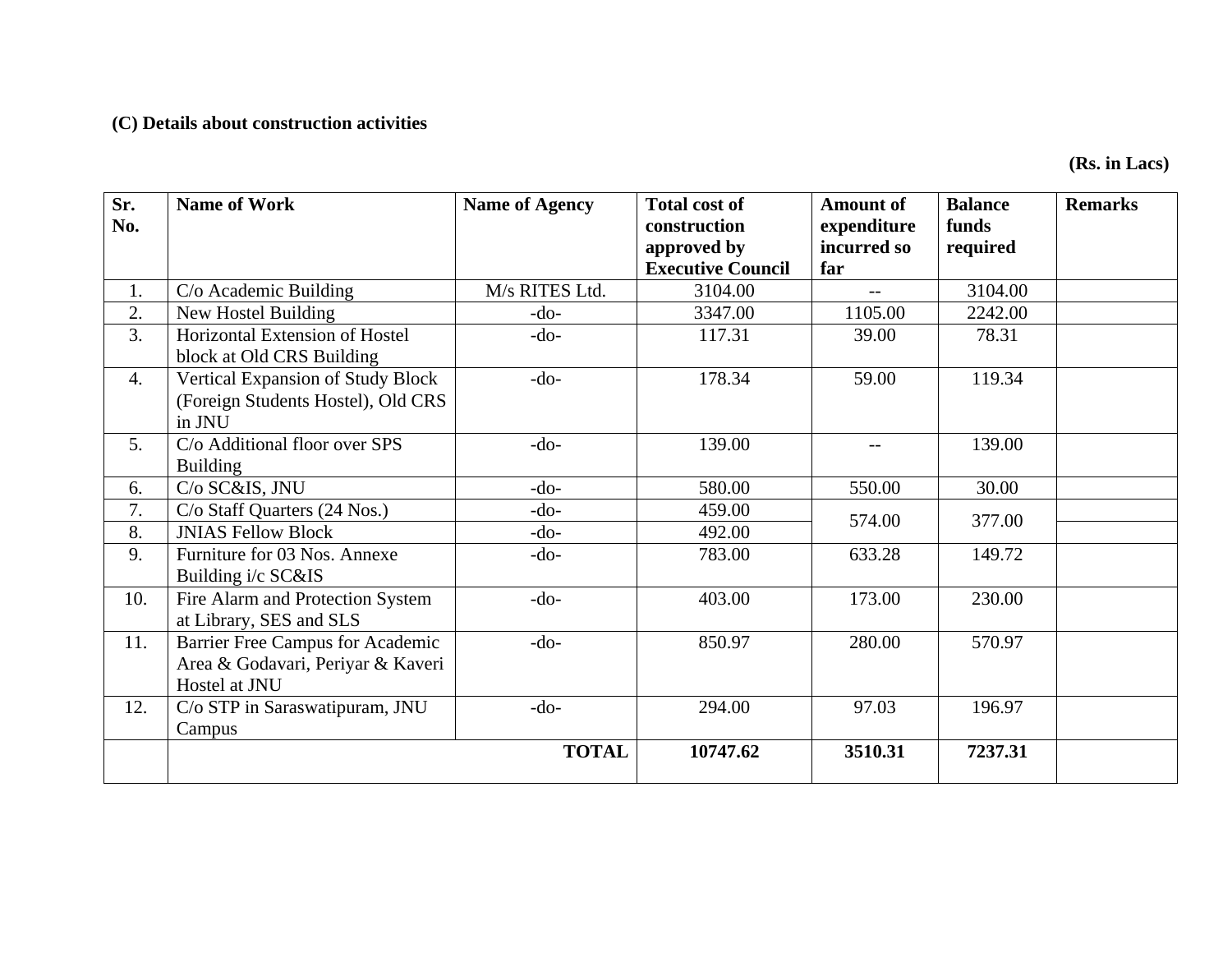## **6. Financial (Grant position)**

 **(Rs. in lakhs)** 

|         | <b>XI</b> plan (Year-wise) |                   |                    |              |                                     |              | $XII$ plan (as on 30.09.2014) (year-wise) |                     |         |                       |         |                     |                                                    |              |                             |                      |
|---------|----------------------------|-------------------|--------------------|--------------|-------------------------------------|--------------|-------------------------------------------|---------------------|---------|-----------------------|---------|---------------------|----------------------------------------------------|--------------|-----------------------------|----------------------|
| Year    | the UGC                    | Grant released by | <b>Expenditure</b> |              | $\frac{0}{0}$<br><b>Utilization</b> | of           |                                           | <b>Allocation</b>   |         | <b>Grant released</b> |         | <b>Expenditure</b>  | $\frac{0}{0}$<br><b>Utilization</b><br>to releases | of           | $\frac{0}{0}$<br>allocation | of<br>Utilization to |
|         | Plan                       | Non-<br>Plan      | Plan               | Non-<br>Plan | Plan                                | Non-<br>Plan | Plan                                      | Non-<br><b>Plan</b> | Plan    | Non-<br><b>Plan</b>   | Plan    | Non-<br><b>Plan</b> | Plan                                               | Non-<br>Plan | <b>Plan</b>                 | Non-<br><b>Plan</b>  |
| 2007-08 | 2633.33                    | 11025.34          | 1901.58            | 10877.77     |                                     | 98.66        |                                           |                     |         |                       |         |                     |                                                    |              |                             |                      |
| 2008-09 | 4067.52                    | 12334.14          | 2578.90            | 11876.10     |                                     | 96.29        |                                           |                     |         |                       |         |                     |                                                    |              |                             |                      |
| 2009-10 | 4158.59                    | 20209.03          | 4515.93            | 19403.49     |                                     | 96.01        |                                           |                     |         |                       |         |                     |                                                    |              |                             |                      |
| 2010-11 | 5430.06                    | 16361.56          | 2569.71            | 16246.89     | 96%                                 | 99.30        |                                           |                     |         |                       |         |                     |                                                    |              |                             |                      |
| 2011-12 | 2857.05                    | 18437.30          | 3939.94            | 18764.70     |                                     | 101.78       |                                           |                     |         |                       |         |                     |                                                    |              |                             |                      |
| 2012-13 |                            |                   | 2278.13            |              |                                     |              | 20400.00                                  | 20123.60            | 2100.00 | 20123.60              | 1652.98 | 20809.68            |                                                    | 103%         |                             | $*103%$              |
| 2013-14 |                            |                   | 500.00             |              |                                     |              |                                           | 21865.14            | 4400.00 | 21590.14              | 3055.40 | 23003.29            | 65%                                                | 106%         | 36%                         | 105%                 |
| 2014-15 |                            |                   |                    |              |                                     |              |                                           |                     | 5000.00 | 12976.87              | 2712.03 | 16098.12            |                                                    | $124\%$      |                             | 124%                 |

\*Additional expenditure met out of internal receipt under Non-Plan Grant (Non Salary items)

Allocation for the year 2014-2015 under Non-Plan yet to be conveyed by the UGC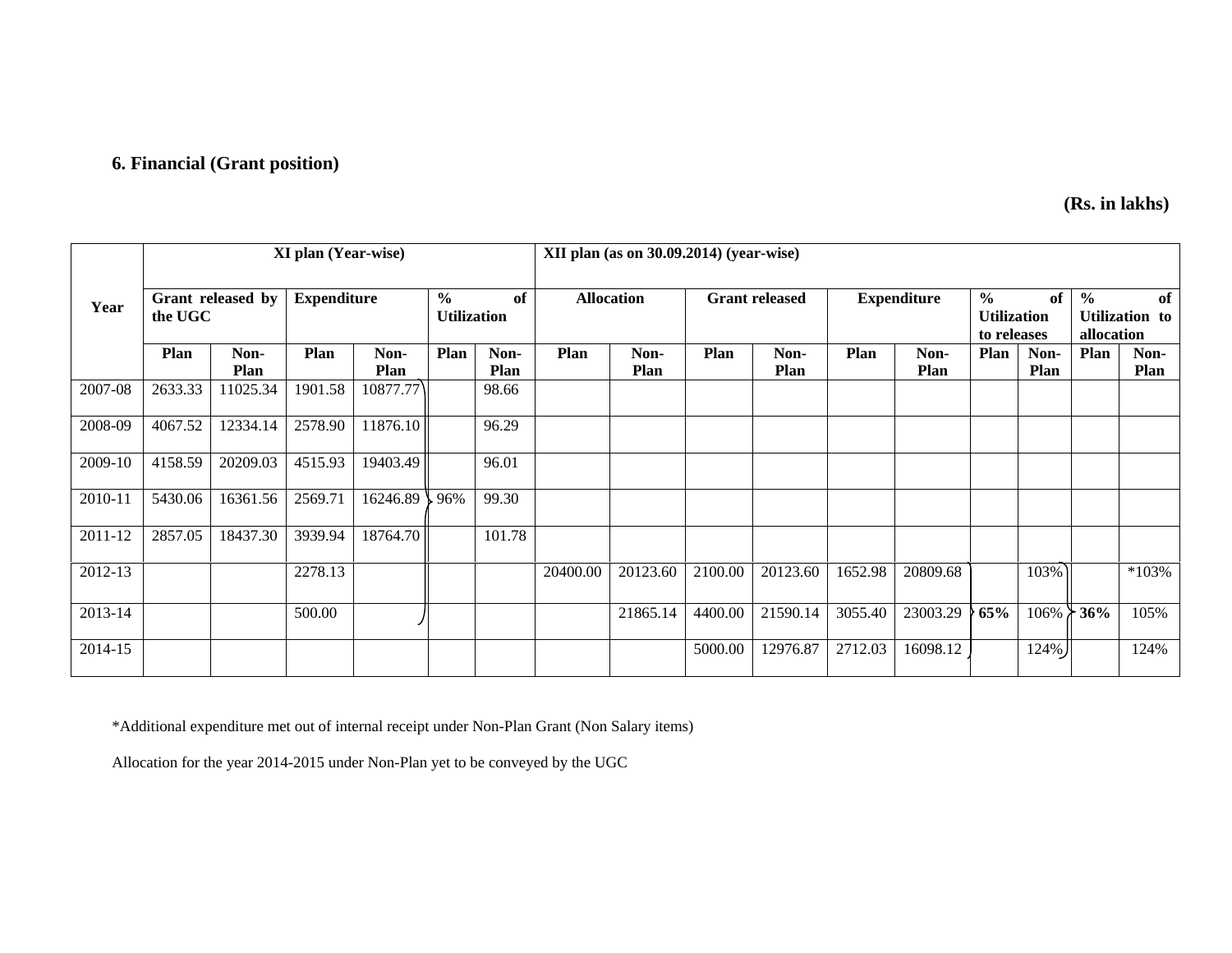# **QUESTIONNAIRE**

(Get the questionnaire filled in from the Institutions IITs/IIMs/Ts/CUs)

| 1                | How old is the Institution? Which year was<br>established?                                                                                                                                                                                                                                                                                                       | The Jawaharlal Nehru University was<br>constituted under the JNU Act, 1966<br>(53 of 1966) and came into existence<br>in 1969                                                                                                                                                                                                                                                                                                                                                                                                                                                                                                                                                                                        |                                                                                        |  |
|------------------|------------------------------------------------------------------------------------------------------------------------------------------------------------------------------------------------------------------------------------------------------------------------------------------------------------------------------------------------------------------|----------------------------------------------------------------------------------------------------------------------------------------------------------------------------------------------------------------------------------------------------------------------------------------------------------------------------------------------------------------------------------------------------------------------------------------------------------------------------------------------------------------------------------------------------------------------------------------------------------------------------------------------------------------------------------------------------------------------|----------------------------------------------------------------------------------------|--|
| 2.               | 1019.38 Acre, out of which 157.40<br>How many acres were allotted?<br>Acre allotted to other Govt. Institutes<br>as per Annexure- 'A'. Protected forest<br>land-200 acres vide notification SCO-<br>32<br>(C)/noti-80-81/6974-81<br>10.04.1980.                                                                                                                  |                                                                                                                                                                                                                                                                                                                                                                                                                                                                                                                                                                                                                                                                                                                      |                                                                                        |  |
| 3.               | How many acres have been asked so far<br>a. For Buildings<br>Roads<br>b.<br>c. Common facilities<br>d. Sports facilities                                                                                                                                                                                                                                         | Same as para-2 above                                                                                                                                                                                                                                                                                                                                                                                                                                                                                                                                                                                                                                                                                                 |                                                                                        |  |
| 4.               | a. Administrative and Academic Building +<br>class rooms - what sq.ft.?<br>b. Hostels- what sq.ft.?<br>c. Residential<br>d. Misc buildings like Health Centre, Sub-<br>station etc.                                                                                                                                                                              | Ground coverage<br>(Sq.fit.)<br>5,48,180.00<br>4,89,881.00<br>5,11,887.00<br>1,42,061.00                                                                                                                                                                                                                                                                                                                                                                                                                                                                                                                                                                                                                             | <b>FAR</b><br>(Sq.fit.)<br>16,68,475.00<br>12,49,731.00<br>10,37,056.00<br>1,60,446.00 |  |
| 5.               | How many acres will be utilized for in the<br>next 10 years?                                                                                                                                                                                                                                                                                                     | The land use planning of JNU was<br>conceptualized with a perspective<br>three stage development. In 1 <sup>st</sup> stage<br>total plinth area was 33.93 Lacs sqft.<br>with 3200 students and 400 faculty<br>staff. Presently total built up area is<br>41.57 Lacs sqft. with land use of 319<br>Acres (approx.). In addition to this land<br>reserved for park, green belt etc. is 180<br>Acres as per Master plan of JNU. The<br>area under road is 30 Acres (approx.).<br>Further large parcel falls<br>catchment area of check dams and<br>ravine where<br>feasible. In the event, stage-III (1000<br>students & 1250 faculty) is achieved<br>within the next 10 years, our complete<br>land shall be utilized. | under<br>no construction is                                                            |  |
| 6.               | How many acres will be required in the<br>next 20 years?                                                                                                                                                                                                                                                                                                         | <b>NIL</b>                                                                                                                                                                                                                                                                                                                                                                                                                                                                                                                                                                                                                                                                                                           |                                                                                        |  |
| $\overline{7}$ . | Had we gone vertical, how many less<br>Many<br>buildings<br>have<br>been<br>acres would have been used.<br>vertical/multi storey. Old<br>structure<br>buildings which have been constructed<br>earlier as per plinth areas requirement<br>and availability of funds at the time of<br>construction<br>were<br>planned/designed, which has served<br>the purpose. |                                                                                                                                                                                                                                                                                                                                                                                                                                                                                                                                                                                                                                                                                                                      |                                                                                        |  |
| 8.               | What do think should be land requirement<br>of new institutions, if we go vertical and<br>given that getting land is difficult:<br>25 Acrres<br>50 acres<br>50-75 acres<br>100 acres<br>100-200 acres<br>Any other?                                                                                                                                              | $N/A$ -                                                                                                                                                                                                                                                                                                                                                                                                                                                                                                                                                                                                                                                                                                              |                                                                                        |  |